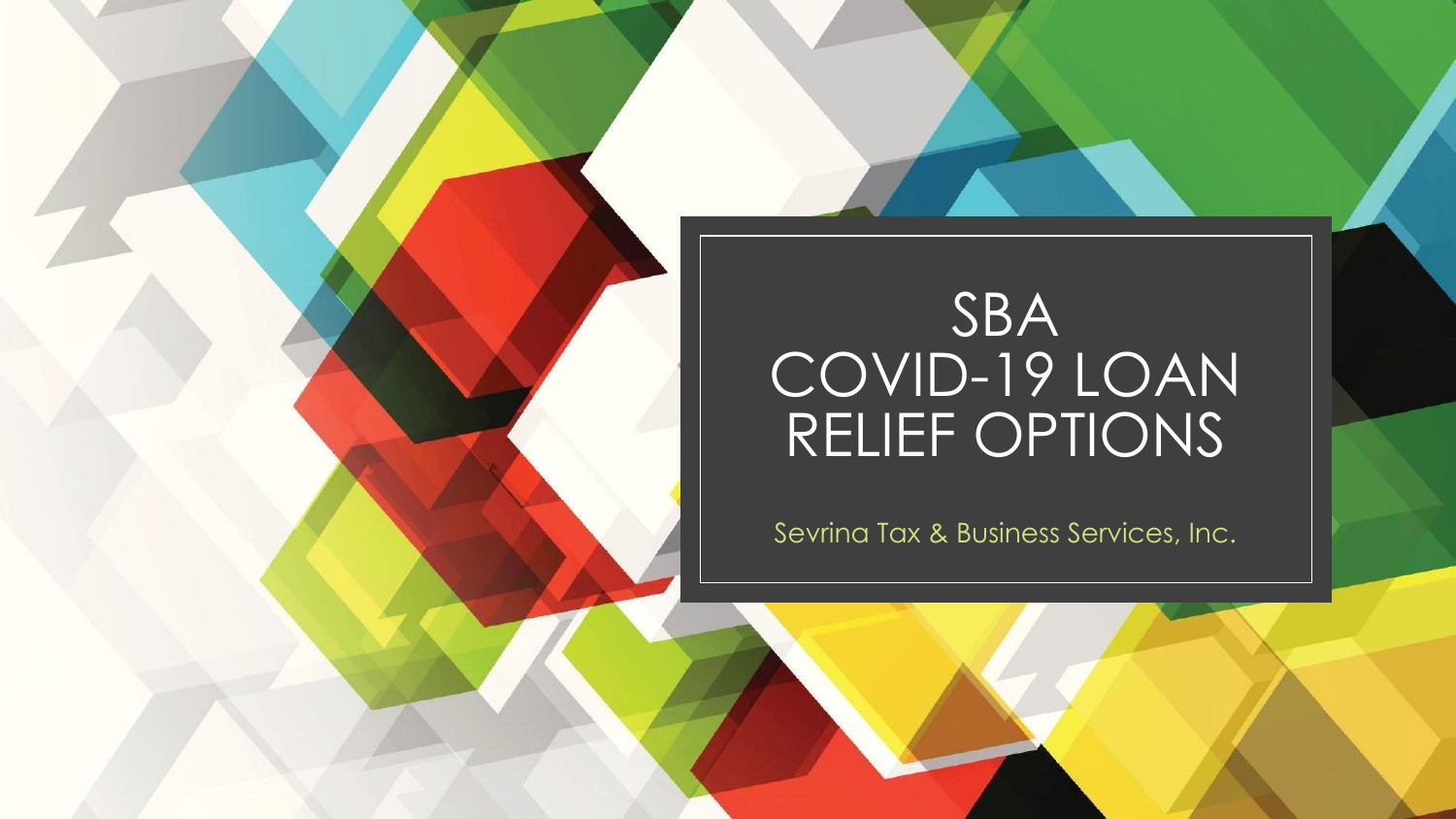SMALL BUSINESS ADMINISTRATION Coronavirus Aid, Relief and Economic Security Act (CARES Act) and Disaster Assistance

### Paycheck Protection Program (PPP)

Economic Injury Disaster Loan (EIDL)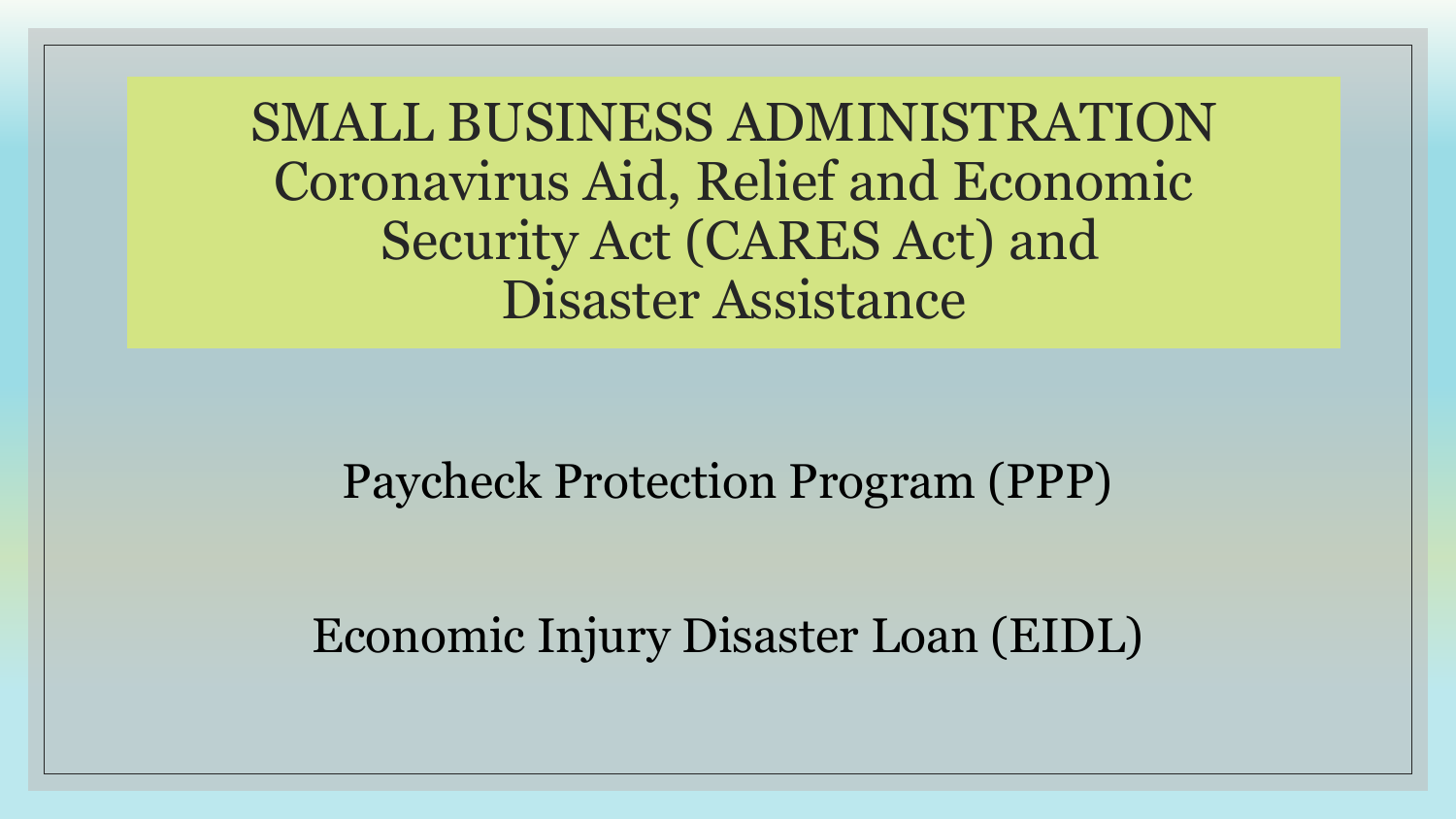**Eligibility** 

- Business with 500 employees or fewer.
- In operation on February 15th, 2020, paying salaries and payroll taxes, (this includes full-time and part-time employees, and those employed on any other basis, such as independent contractors, as reported on a Form 1099–MISC).
- 501(c)(3) nonprofit, a 501(c)(19) veteran's organization, or Tribal business concern described in section 31(b)(2)(C) of the Small Business Act, sole proprietorships, self-employed individuals, and independent contractors.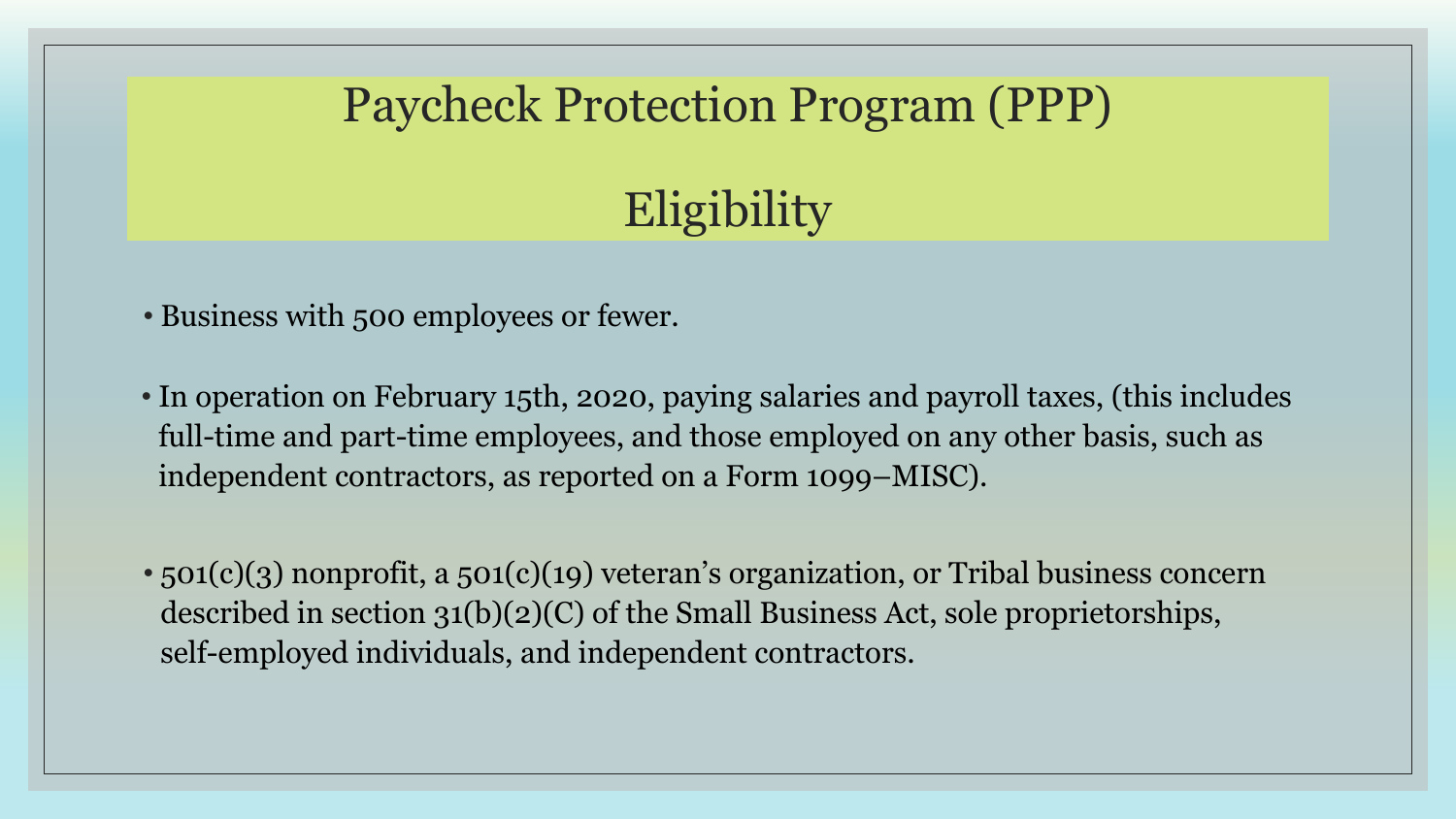## Economic Injury Disaster Loans (EIDL) Application Process

- You can apply through any existing SBA 7(a) lender or through any federally insured depository institution, federally insured credit union, and Farm Credit System institution that is participating.
- Other regulated lenders will be available to make these loans once they are approved and enrolled in the program. You should consult with your local lender as to whether it is participating. All loans will have the same terms regardless of lender or borrower.
- A list of participating lenders as well as additional information and full terms can be found at www.sba.gov.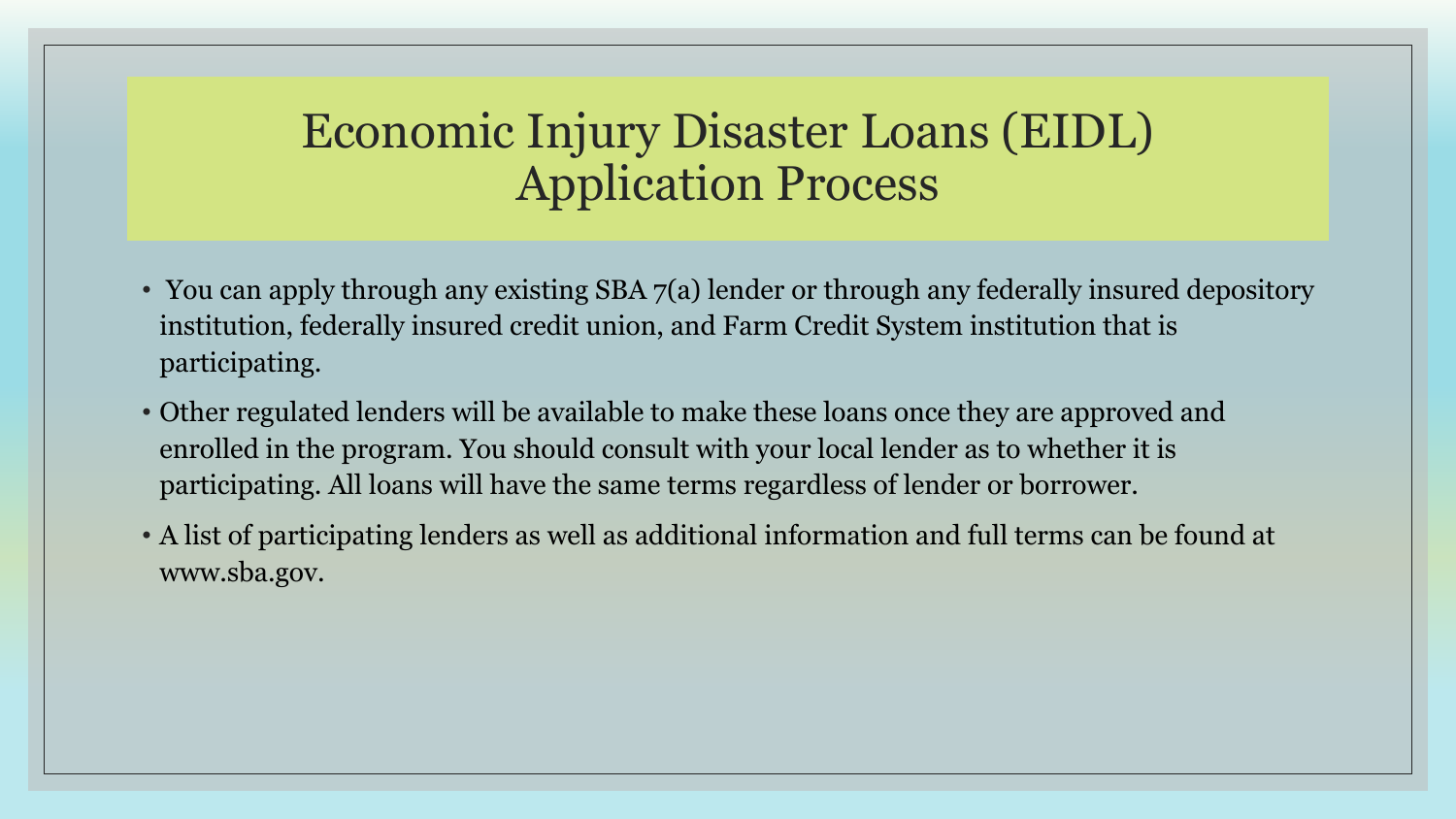# Loan Amount

- Intended to cover 8 weeks of payroll.
- The loan amount will be equal to 2.5 times the average monthly payroll costs during the 1-year period prior to the loan application date of the person or entity applying. The loan is capped at \$10 million.
- Lesser of \$10 million or two months of your average monthly payroll costs from the last year plus an additional 25% of that amount. Payroll costs will be capped at \$100,000 on an annualized basis for each employee.
- Sole proprietors, independent contractors, and self-employed individuals documenting earned income on a Form 1099-Misc.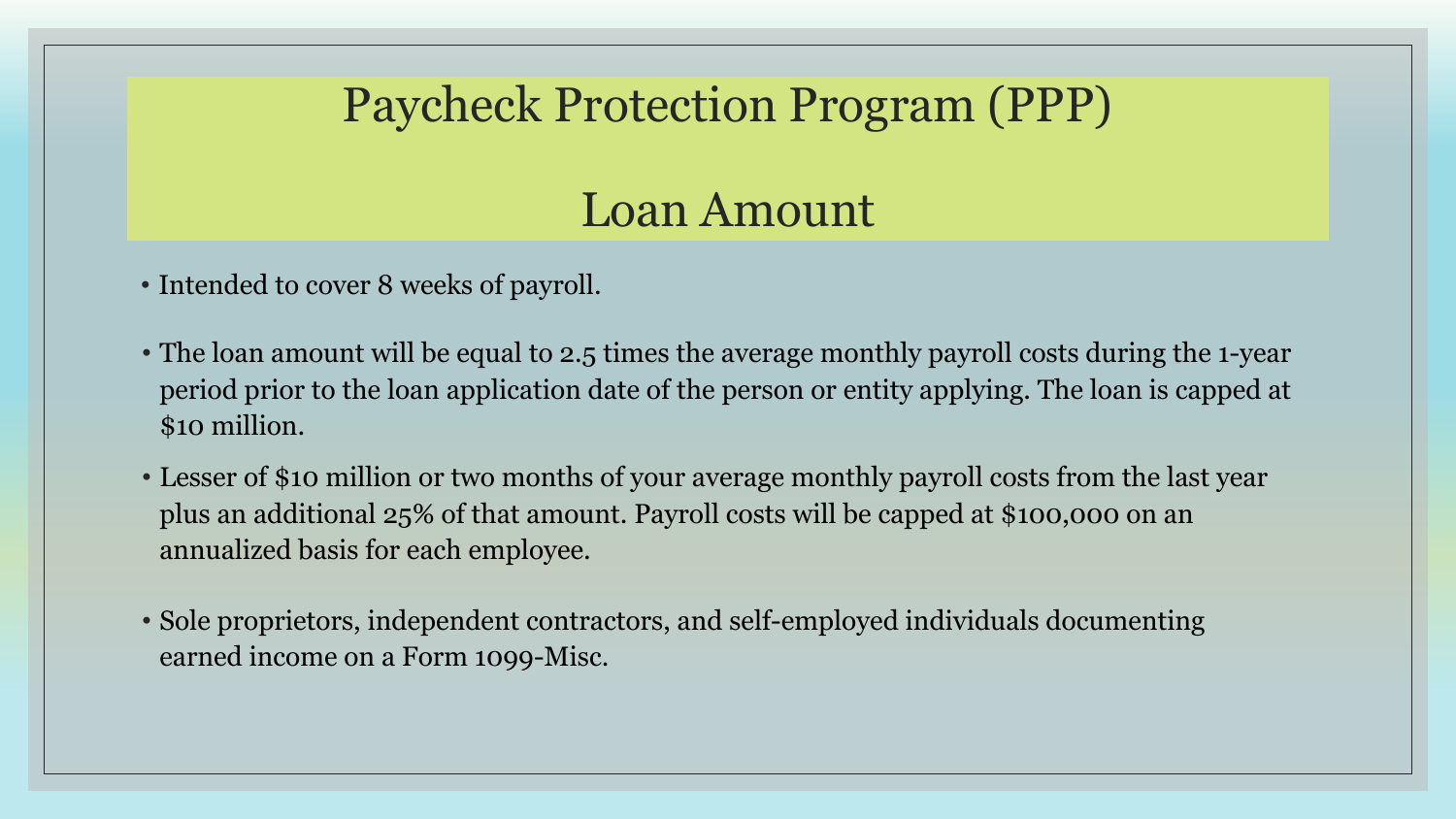# Use of Funds

- Provide employees with the same pay, including sick leave, medical leave, and tips.
- Maintain group healthcare benefits.
- Make interest payments on existing commercial mortgage.
- Pay rent, leases and utilities.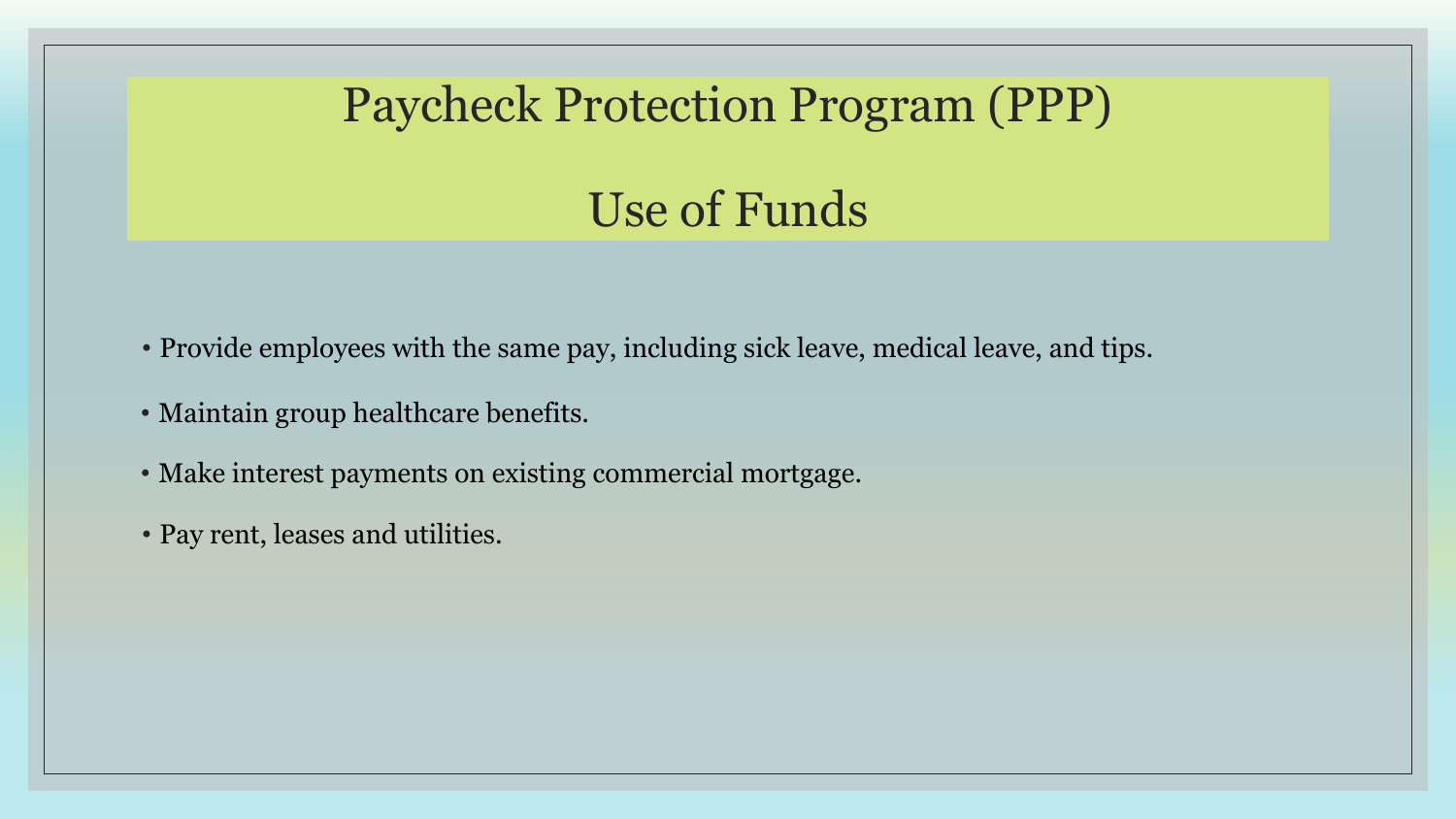# Payroll Costs Include

- Salary, wage, commission, or similar compensation.
- Payment of cash tip or equivalent.
- Payment for vacation, parental, family, medical, or sick leave; allowance for dismissal or separation.
- Payment required for the provisions of group health care benefits, including insurance premiums.
- Payment of any retirement benefit.
- Payment of State or local tax assessed on the compensation of employees.
- The sum of payments of any compensation to or income of a sole proprietor or independent contractor that is a wage, commission, income, net earnings from self-employment, or similar compensation and that is in an amount that is not more than \$100,000 in 1 year, as prorated for the covered period.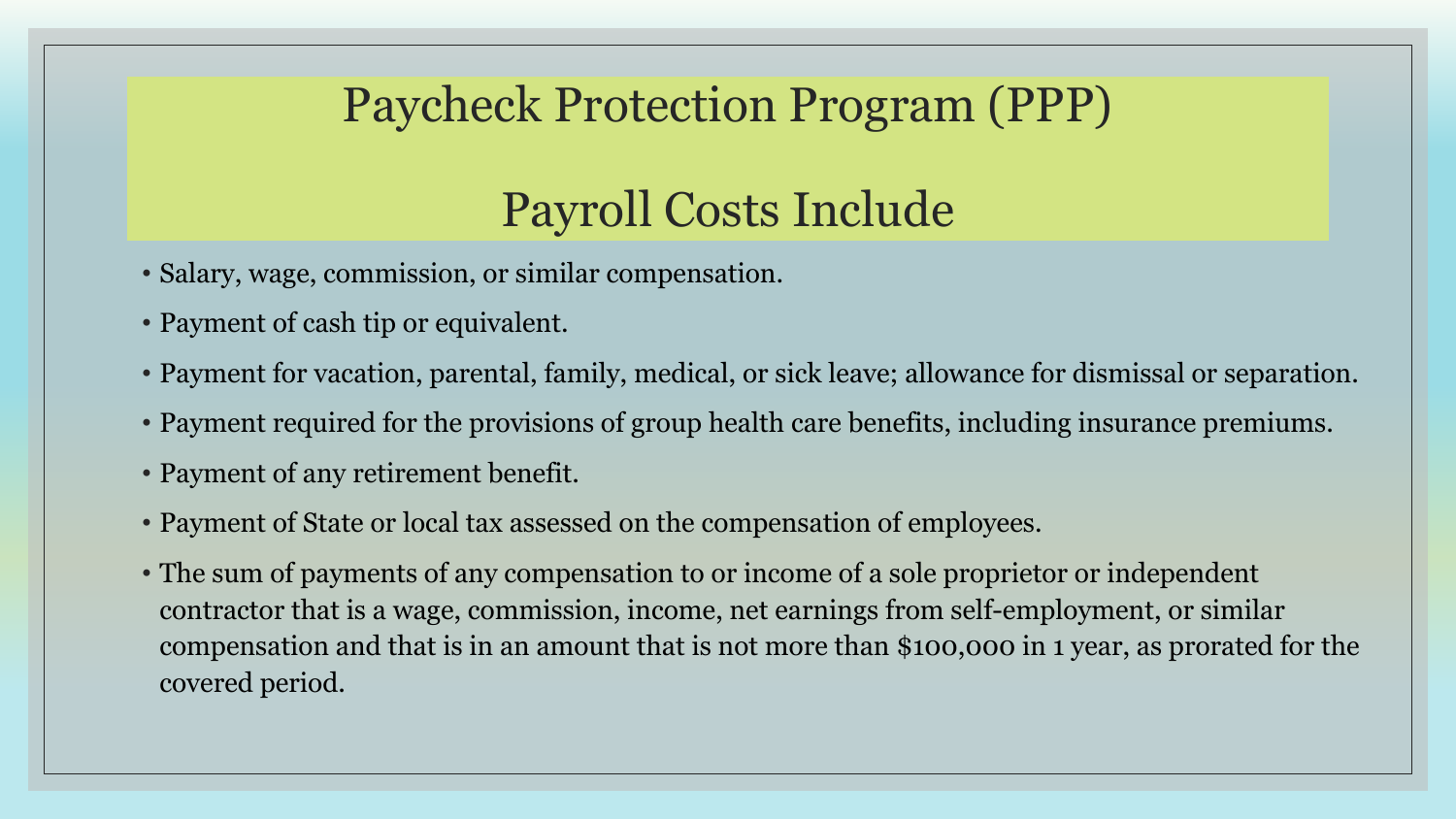# Documents Required

- Copy of 2019 tax return all schedules. If a 2019 Tax Return has not been yet filed, then a 2019 Profit and Loss Statement and Balance Sheet.
- 12 months of payroll records for the 1-year period before the date on which the loan is made.
- Organizational documents, and if multiple owners operating agreement.
- Corporate By-Laws or LLC Documentation from the Secretary of State.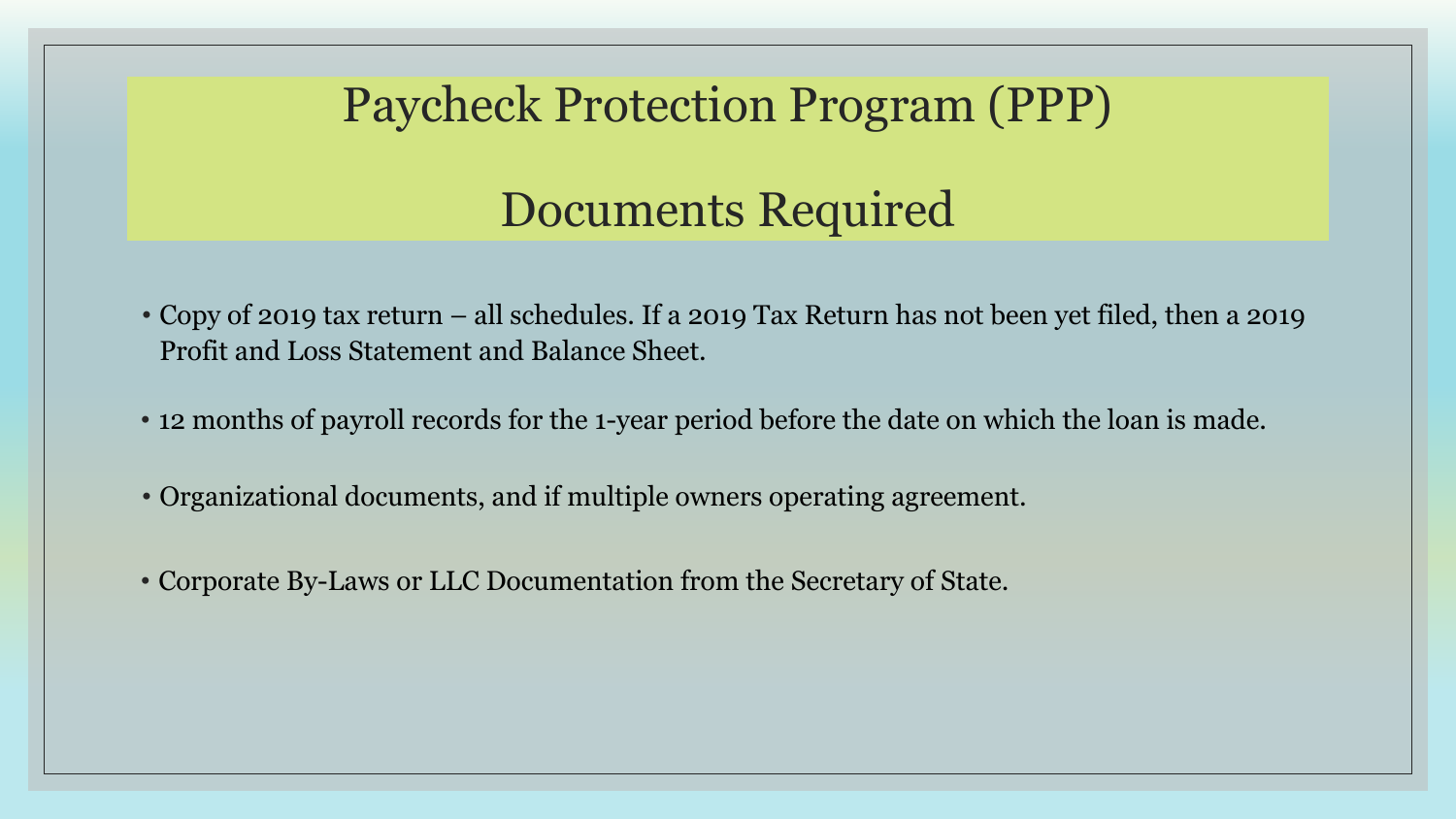# Terms

- Repay in up to 10 years.
- Interest rate up to 4 percent.
- Deferment for at least 6 months.
- No personal guarantee.
- No collateral required.
- Funds are provided in the form of loans that will be fully forgiven when used for payroll costs, interest on mortgages, rent, and utilities (due to likely high subscription, at least 75% of the forgiven amount must have been used for payroll). Loan payments will also be deferred for six months. No collateral or personal guarantees are required. Neither the government nor lenders will charge small businesses any fees.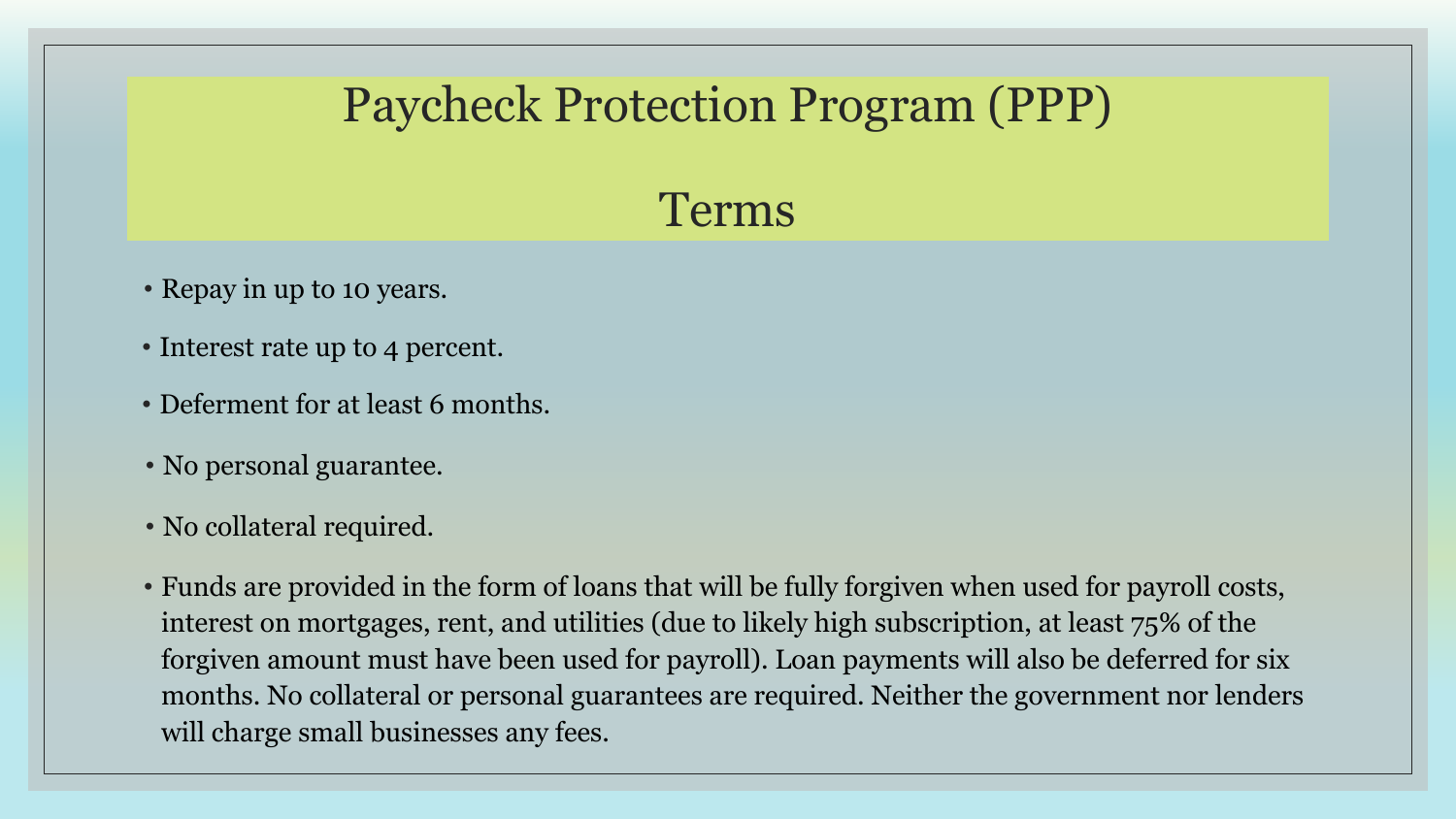## Economic Injury Disaster Loans (EIDL)

- Direct loans from the SBA up to \$2 million.
- The SBA must be able to determine that the applicant has the ability to repay the SBA loan.
- Business directly affected by the disaster or offer services directly related to the affected businesses and other businesses that incurred losses due to disaster losses in their community, such as manufacturers of products sold at the retail level.
- Pledged collateral (for example, real estate) for any loan in excess of \$25,000.
- 3.75% interest rates for small businesses and 2.75% for nonprofit organizations with terms up to 30 years.
- Working capital loans may be used to pay fixed debts, payroll, accounts payable, and other bills that could have been paid had the disaster not occurred. Loans are not intended to replace lost sales or profits or for expansion.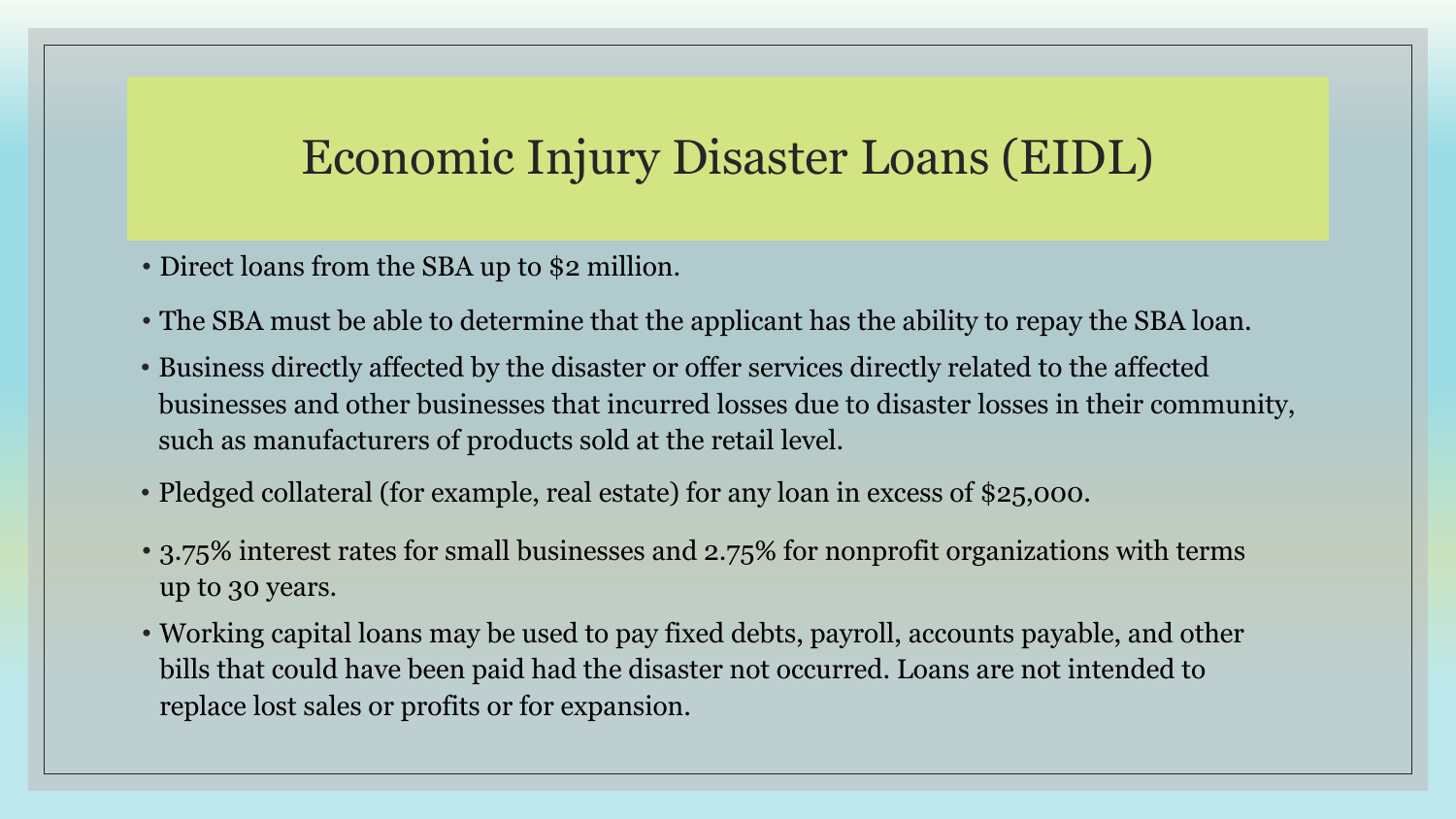### Economic Injury Disaster Loans (EIDL) Deferment Options

• Borrowers of home and business disaster loans from previous disasters that are still being payed back will now have their payments deferred through the end of 2020. This deferral will be automatic, and borrowers of previous home and business disaster loans do not have to contact SBA to request this deferment.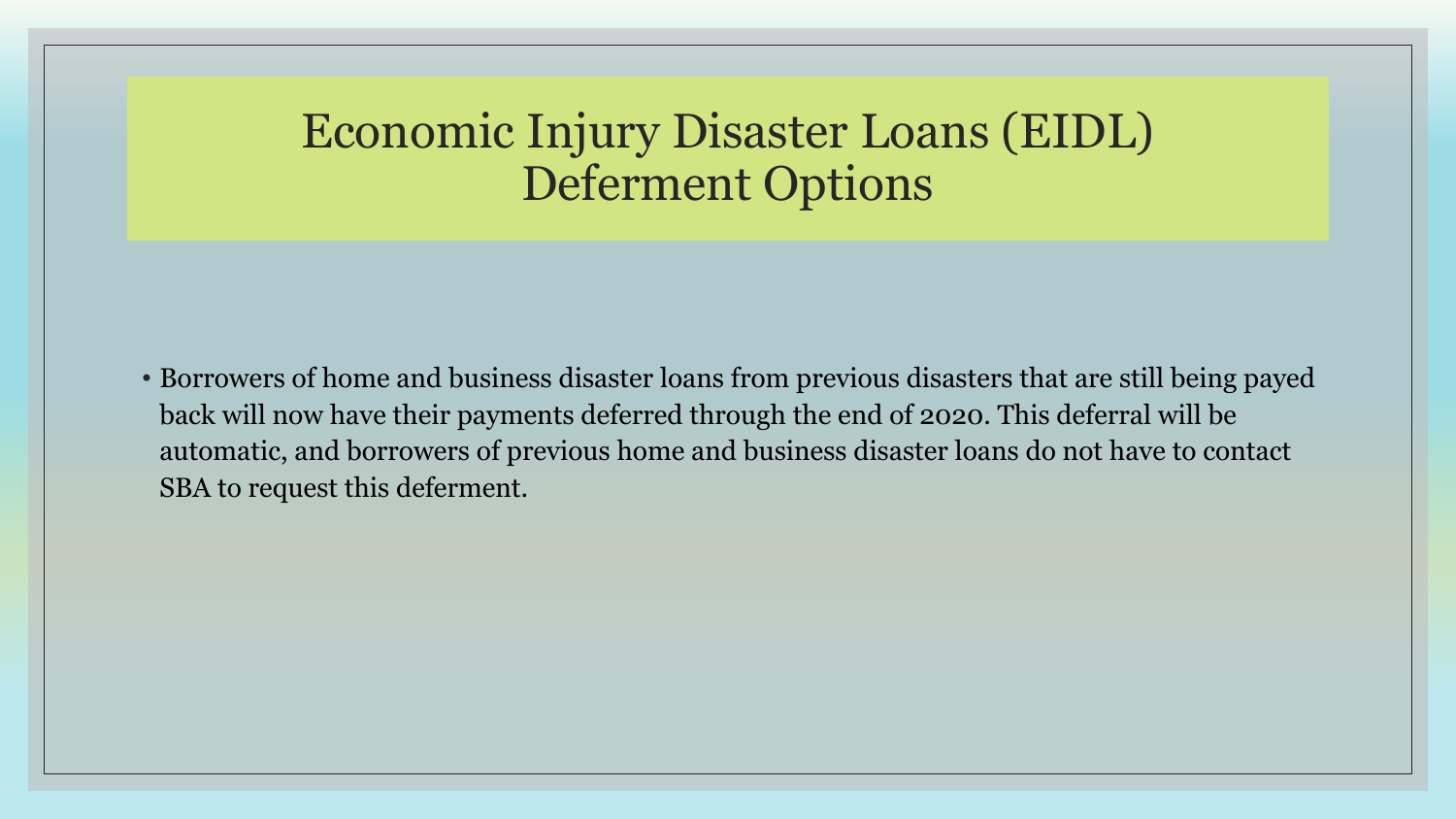# **Comparison**

#### **Paycheck Protection Program**

#### **Eligibility**

• Businesses that were operational as of February 15, 2020 and have less than 500 employees or businesses with multiple locations, but less than 500 employees in one single location.

#### **Loan Limit**

• Loans can be up to 2.5 times average monthly payroll costs, not to exceed \$10 Million.

#### **Serviced By**

• Banking provider authorized to grant loans on behalf of the Small Business Administration.

#### **Payback Terms**

• No payments for first 6 months and a total 2-year term.

#### **Rates**

• Fixed 0.5% APR.

#### **Loan Forgiveness**

• Up to 100%, if approved.

#### **Economic Injury Disaster Loan**

#### **Eligibility**

• Businesses located in a disaster declared or contiguous country.

#### **Loan Limit**

• Up to \$2 Million.

#### **Serviced By**

• Only by the Small Business Administration.

#### **Payback Terms**

• Up to 30 years.

#### **Rates**

• 3.75% APR.

#### **Loan Forgiveness**

• Not applicable.